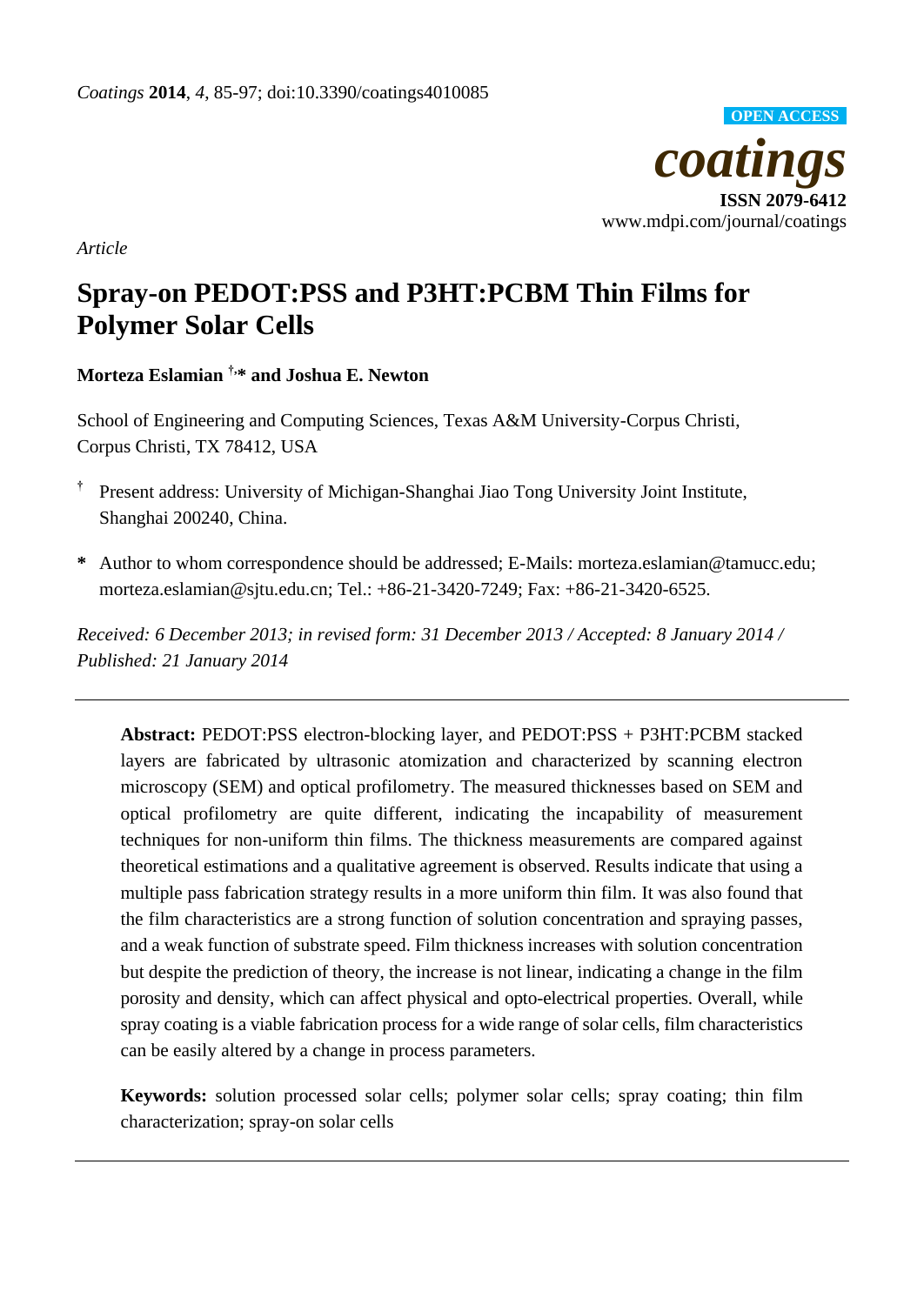# **1. Introduction**

Crystalline silicon solar cells are the first generation of solar cells fabricated and they are currently the major player in the field, as far as commercialization and current sales are concerned. Solar cells of the second generation, such as copper indium gallium selenide (CIGS) and cadmium telluride (CdTe) need less material, but are still costly and need special equipment and energy consuming processes such as vapor deposition for their production. The third generation of solar cells (polymeric, organic, quantum dot and dye-sensitized solar cells) has emerged in the last decade or so, with the hope to allow for the fabrication of large area panels using less-complex processes and less-expensive materials and equipment, but still suffer from low efficiencies, stability, and durability. The third generation solar cells, instead of expensive semiconductors, usually employ solution-processed materials such as polymers, nanoparticles and additives which make them easier to manufacture using cheap methods and processes [1].

The current methods employed for fabricating solution processed solar cells include, but are not limited to, spin-coating, electrophoresis, knife over edge (doctor blading), screen printing, slot-die, coating, gravure printing, ink jet printing and spray coating [1–3]. In these methods, the precursor solution is transferred onto a substrate to make a thin film. Wengeler *et al*. [3] compares the large area coating methods for polymer solar cells including knife coating, slot-die coating, and spray coating with laboratory spin coating method. As expected, the results indicated that the coating method itself has an impact on the film morphology and opto-electrical properties. It is believed that spray coating has a high potential for making fast and low-cost spray-on solar cells. However, since the spray coating process is poorly understood and the results are inconclusive, the objective of this work is to gain more insight into the characteristics of spray-on solar cell layers. In particular, the effect of substrate speed, solution concentration and number of spray passes will be studied on the formation of spray-on thin films used in polymer solar cells.

The spray-coating method permits fast and low-cost fabrication of large area solar cells on flexible substrates using a roll-to-roll (R2R) approach. To fabricate such thin films by spray deposition, proper coating blends, such as polymers, are suspended or dissolved in a proper solvent or carrier; the mixture or solution is then sprayed onto a substrate to form a thin film of the order of 10–100 nm or so. Droplet and spray technologies, such as ink-jet printing, cold spray deposition, spray pyrolysis and thermal spray coating may serve to fabricate various layers of solar cells. Ink-jet printing is a high precision and high resolution technique, but compared to spray coating it is a slower process. It appears that ink-jet printing is more suitable for the fabrication of lines and grids such as electrodes [4] rather than the entire surface area of the active layer of a solar cell.

One reason that spray technology is not well accepted as a viable fabrication method in the solar industry is perhaps due to the high purity, uniformity and device performance expectations. Spray coating is a multi-step method, comprising independent steps such as atomization of a liquid solution or mixture, droplet flight and evaporation and droplet impact on the substrate, droplet spreading, drying and adhesion of the solid content to one another and to the substrate to form a thin film. To obtain a high quality and acceptable spray-on layer, all of these processes have to be well understood and controlled [5].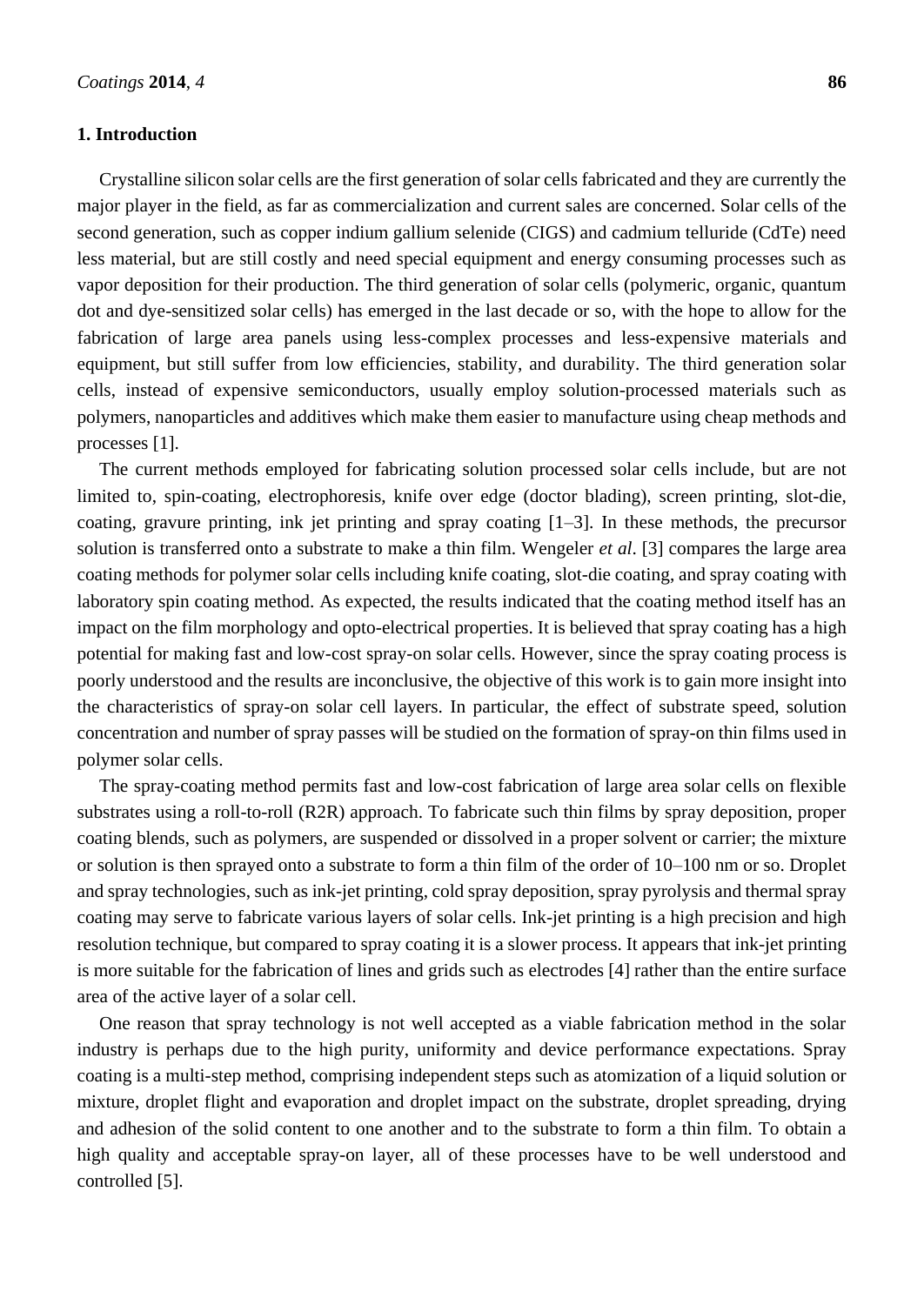An important class of thin film solar cells that can be fabricated almost entirely via spray technology is the polymer solar cells. In a polymer solar cell, an active layer is sandwiched between two collecting electrodes. One of the electrodes must be transparent to allow the light transmission to the active layer. Currently indium tin oxide (ITO) is the widely used transparent electrode. For the second electrode, silver, aluminum and other metals that have the right work function are used [1]. The active layer is comprised of an electron donor and an electron acceptor. The common and currently used approach is to blend the donor and acceptor materials in a solution, transfer the solution to the substrate, and let the solvent evaporate leaving behind a thin film.

Once photons strike on the solar cell and reach the active layer, an exciton (similar to an electron-hole pair in semiconductors) forms. The exciton diffuses to the boundaries of the donor-acceptor blend where it dissociates to an electron and a hole. The electrons and holes then transfer to the opposite electrodes. To minimize charge recombination, intermediate or buffers layers may be used between the electrodes and the active layer to block the electron or hole transfer in the wrong direction. Some examples of hole transfer buffer layers include PEDOT:PSS or poly(3,4-ethylenedioxythiophene) poly(styrenesulfonate),  $V<sub>2</sub>O<sub>5</sub>$  and MoO<sub>3</sub>. Electron transfer buffer layers are in the form of metal oxides [6].

Blend of poly(3-hexylthiophene) (P3HT), a polymer, and [6,6]-phenyl C61-butyric acid methylester (PCBM), a fullerene derivate based donor-acceptor copolymer, is one of the widely used organic solar cell materials for photon-electron conversion. Organic polymers such as P3HT:PCBM blends have wider band gaps than natural semiconductors. Thus they have an efficient absorption at near UV part [6]. Figure 1 shows a bulk heterojunction polymer photovoltaic cell and the exciton dissociation at the donor-acceptor interface. The approximate thickness of the layers is also given [7].

Figure 1. Layer structure of the polymer solar cell with approximate film thicknesses. Electron donor (P3HT) and acceptor (PCBM) are blended together to maximize the interface where exciton dissociation into electrons and holes takes place [7]. P3HT: poly(3-hexylthiophene); PCBM: [6,6]-phenyl C61-butyric acid methylester; PEDOT:PSS: poly(3,4-ethylenedioxythiophene) poly(styrenesulfonate); ITO: Indium Tin Oxide.



PEDOT:PSS layer, which is an electron blocking layer and also an anode in some configurations, has been fabricated by spray coating and studied rather well [8–11]. In an attempt to reduce or eliminate the defects such as pinholes and non-uniformities, Lee *et al*. [12,13] studied the effect of annealing and also the effect of using various solvents for spray coating of P3HT:PCBM layer on PEDOT:PSS. The sprayer is a gas-assist nozzle (air brush). It was found that additional spraying of ortho-dichlorobenzene (DCB)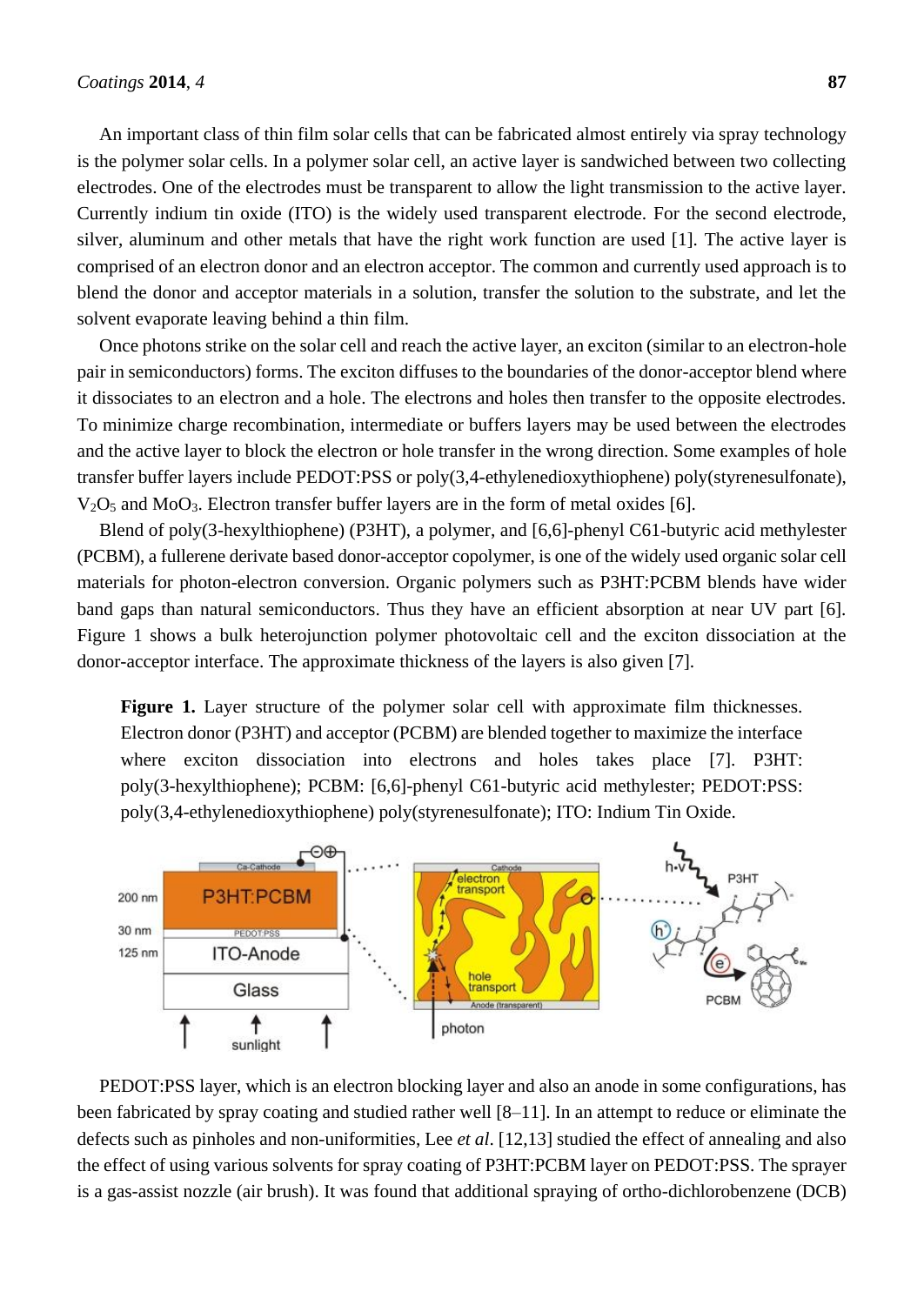solvent after the conventional spray coating process of P3HT:PCBM improves all physical, optical and electronic characteristics of the film.

Lewis *et al.* [14] produced all layers of an inverted polymer solar cell by spray coating, using an airbrush. The cell consists of four layers including  $ITO-Cs_2CO_3-(P3HT:PCBM)$ –modified PEDPT:PSS, formed on a glass substrate, where the semi-transparent PEDPT:PSS plays the role of the anode. The encapsulated solar array showed more than 30% transmission in the visible–near IR range. Girotto *et al*. [15–17] used ultrasonic atomization to fabricate PEDOT:PSS and P3HT:PCBM layers. The current density and absorbance of spray coated devices were comparable to spin-coated devices. In another study using ultrasonic atomization [18], the utility of concurrent spray coating was investigated. In this technique two independent solutions were coaxially pumped to the ultrasonic nozzle tip of the spray coater, each consisting of one of the two respective solutions with negligible mixing. By controlling the drying parameters, the two mixtures blend on the substrate to form a desired layer. Chen *et al*. [19] used a similar approach in which P3HT and PCBM are sprayed through two nozzles. This was done to control the domain formation and phase separation in the active layer. Peh *et al*. [20] demonstrated that through using PEDOT:PSS highly diluted with low surface tension solvents such as isopropanol alcohol and butanol, a relatively uniform and thin layer can be achieved on P3HT:PCBM by spray coating (using an airbrush) due to improved wetting on P3HT:PCBM. Lee *et al*. [21] have recently investigated some of the characteristics of the spray-on films such as optical properties as well as the optimum ratio of P3HT and PCBM in a polymer solar cell in order to maximize the cell efficiency. A review of potentials, challenges and research directions on spray-on solar cells may be found in Ref. [22].

### **2. Experimental Section**

The ITO-coated glass substrates used here have dimensions of 75 mm by 25 mm and a thickness of 1 mm. They were cleaned using an isopropyl alcohol bath in an ultrasonic cleaner for 10 min at 69 °C. Then rinsed in de-ionized water and allowed to air dry for approximately 30 min. The as-received 13 g/L PEDOT:PSS (Sigma-Aldrich, Saint Louis, MO, USA) mixture was diluted using de-ionized water to solutions of 1 g/L, 5 g/L, and 10 g/L. An additional 5% per solution of Ethanolamene (Sigma-Aldrich, Saint Louis, MO, USA) was added to each mixture. The PCBM and P3HT powders were mixed in ratio of 1:1 and dissolved in chlorobenzene (Sigma-Aldrich, Saint Louis, MO, USA). Solutions with concentrations of 1, 5 and 10 g/L were prepared.

The ExactaCoat spray coating machine (Sono-Tek, Milton, NY, USA) equipped with an ultrasonic atomization nozzle, syringe pump, automatic 3D traverse system, programming control software and hot plate was used to fabricate the samples [5]. The machine was programmed to achieve the desired number of passes, liquid flow rate and substrate-nozzle relative speed (in the experiments, the spray nozzle was moving and the substrate was stationary, but here the relative speed between the nozzle and the substrate is denoted as the substrate speed). The ITO-coated glass substrate was placed on the hot plate and allowed to sit for 1 min to let the surface moisture evaporates. The solution was then pumped and sprayed through a syringe pump and the ultrasonic nozzle for each respective parameter, while the nozzle was moving at a desired speed. After each solution was sprayed, the substrate was allowed to remain on the hot plate for an additional 1 min for removal of the residual moisture and annealing. The substrate was then removed and placed on a cooling rack and allowed to cool at room temperature. For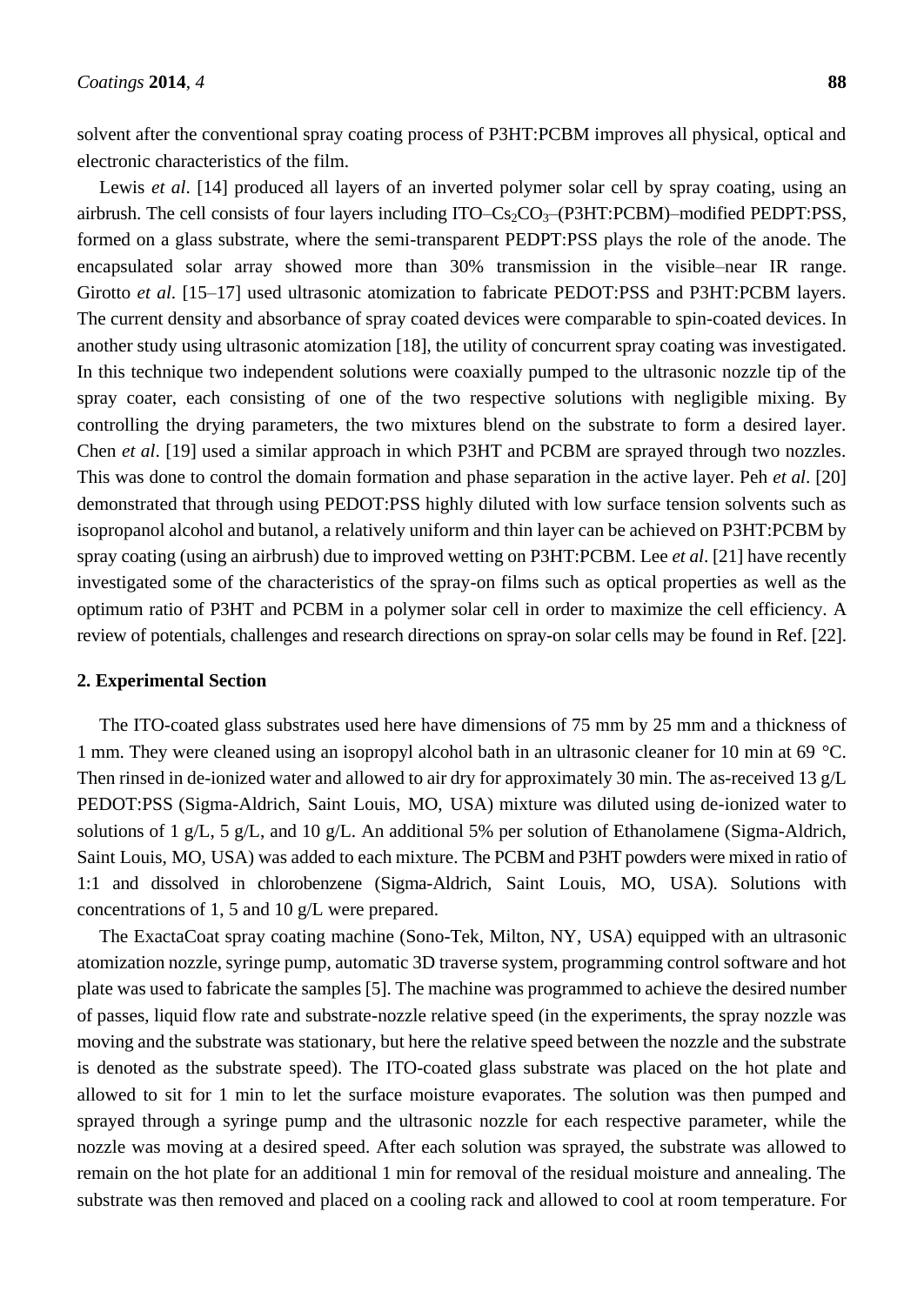the PCBM:P3HT solutions, the process was the same only the solution was sprayed on the pre-existing PEDOT:PSS layers.

The prepared samples were subjected to scanning electron microscopy (SEM) analysis and also optical profilometry for the measurement of the film thickness, thickness distribution, topography, *etc*. The make and model of the microscope is AMRAY 1830 SEM. For the SEM analysis, the center of each slide was used to obtain the surface images at two magnifications. The cross section was prepared by scoring the center of the slide with a diamond blade roller. An F-42 model optical profilometer (Filmetrics, San Diego, CA, USA) was used also for the optical surface analysis. The F-42 provides a mapping of the film thickness over selected areas. The selected area here is about 1.4 mm by 1.4 mm and the reported average thickness is the average thickness over that area.

In all experiments, the substrate temperature was kept at  $150 \text{ °C}$ ; the substrate distance from nozzle tip was 74 mm; the liquid precursor flow rate was set at 10 mL/min, and the nozzle impact air pressure was set at 5 psi. These are some important process variables that are controlled by the ultrasonic machine and their variation can affect the film morphology but were kept constant in this work.

Total of 32 samples were fabricated at various conditions. Three solution concentrations (1, 5, and 10 g/L) and two substrate speeds (0.3 and 0.6 m/s), were used for each material and the spraying strategy was either single pass or two consecutive spray passes over each sample. Therefore, our results show the effect of concentration, substrate speed and the number of passes on the film thickness and topography. Figure 2 schematically shows the process of spray coating of PEODT:PSS and P3HT:PSS films on ITO-coated glass substrates.

**Figure 2.** Spray coating of (**a**) PEDOT:PSS and (**b**) P3HT:PCBM layers on ITO-coated glass substrates.



## **3. Results and Discussion**

#### *3.1. Optical Profilometry*

Twelve samples coated with PEDOT:PSS were analyzed for film thickness distribution and average thickness, using an optical profilometer. Table 1 shows the fabrication conditions of these samples and the analysis results. The analysis result of sample 1 was found dubious and therefore eliminated from the table and excluded from the analysis and discussion. The standard deviation (SD) associated with each average thickness is quite large indicating a non-uniform film thickness distribution. The large SD associated with the measurements makes it difficult to draw specific conclusions. Nevertheless, one can clearly observe that the film thickness increases with an increase in the initial solution concentration. When the number of passes is doubled, one would expect the film thickness to become doubled as well.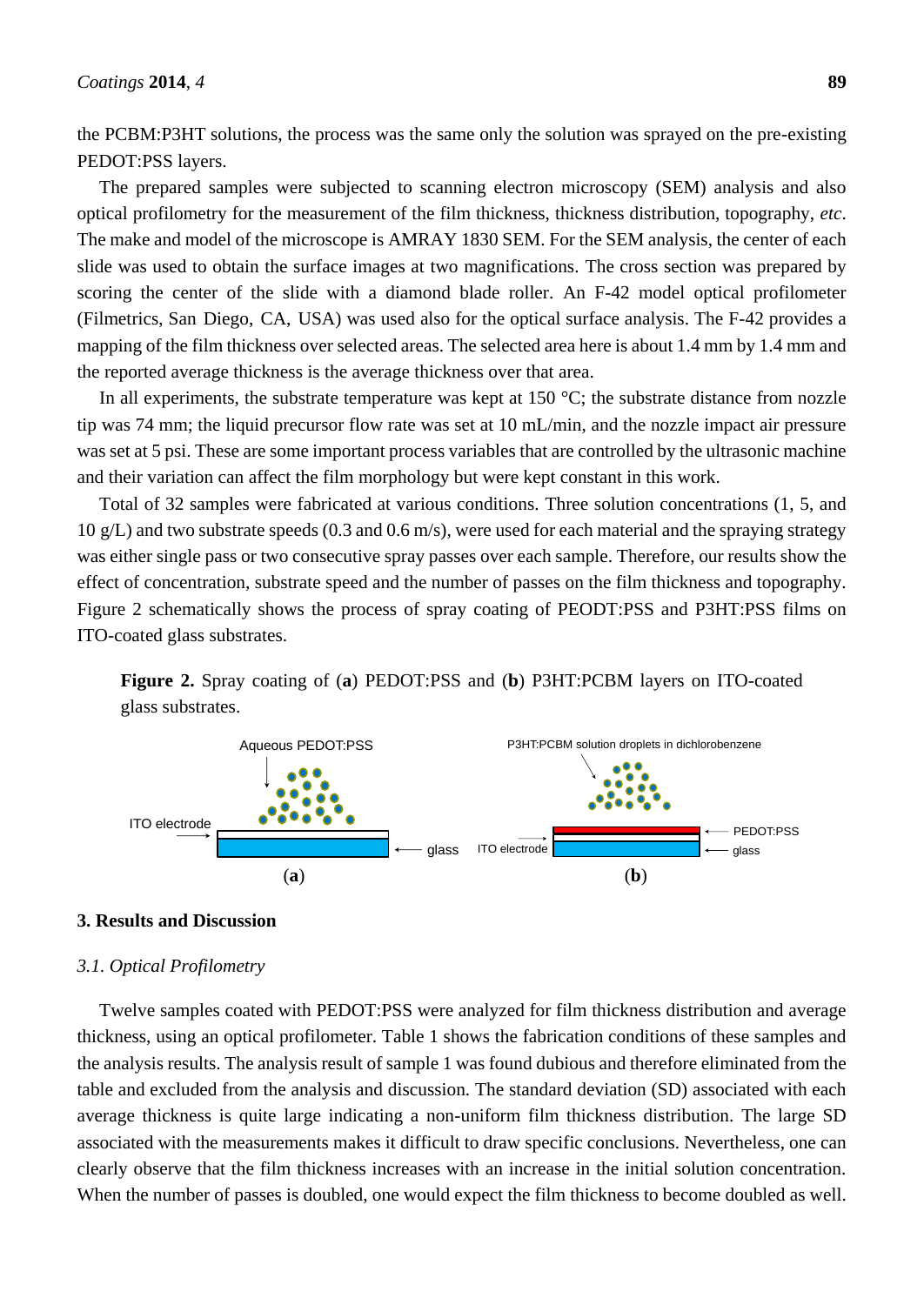This can be seen for samples 5A and 6A, but not for other samples necessarily. Also, when the substrate speed is doubled while other parameters are kept constant, one would expect the film thickness to become half of the original thickness. The results do not support this indicating the complex dynamics of the coating process and non-uniformity of the films and perhaps the inadequacy of the optical interferometry for determining the thickness of non-uniform films. To further investigate this, we have analyzed the sample images to gain more insight into the deposition process (Figures 3 and 4).

| <b>Sample ID</b> | $c_0$ (g/L) | $u_{sub}$ (m/s) | <b>No. of Passes</b> | Thickness (nm) | $SD$ (nm) |
|------------------|-------------|-----------------|----------------------|----------------|-----------|
| 2A               |             | 0.3             | $\overline{2}$       | 16             | 53        |
| 3A               |             | 0.6             |                      | 23             | 49        |
| 4A               |             | 0.6             | $\overline{2}$       | 42             | 57        |
| 5A               | 5           | 0.3             |                      | 84             | 119       |
| 6A               | 5           | 0.3             | $\overline{2}$       | 165            | 67        |
| 7A               | 5           | 0.6             |                      | 170            | 154       |
| <b>8A</b>        | 5           | 0.6             | $\overline{2}$       | 165            | 56        |
| <b>9A</b>        | 10          | 0.3             |                      | 258            | 132       |
| 10A              | 10          | 0.3             | $\overline{2}$       | 200            | 111       |
| 11A              | 10          | 0.6             |                      | 181            | 82        |
| 12A              | 10          | 0.6             | $\overline{2}$       | 175            | 95        |

**Table 1.** PEDOT:PSS film average thickness and standard deviation (SD) obtained by optical profilometry for various samples at given solution concentration, substrate speed and number of passes.

**Figure 3.** Effect of spray passes: Optical profilometry pictures and film thickness distribution of PEDOT:PSS spray coated on ITO-coated glass for (**a**) single spray pass (average film thickness  $= 23$  nm) and (b) double spray pass (average film thickness  $= 42$  nm). Precursor concentration is 1 g/L and substrate speed is 0.6 m/s. Each image is 1.4 mm by 1.4 mm and the color scale is in nm.



Figure 3 shows the effect of spray passes on the film morphology for (a) single spray pass and (b) double spray pass at constant precursor concentration  $(1 \text{ g/L})$  and substrate speed of 0.6 m/s. The image size is 1.4 mm by 1.4 mm and therefore the large droplet splats or coins are greater than 100 µm. Prints of much smaller droplets and a thin layer film are also visible. For other cases studied here, *i.e.*, other solution concentrations and substrate speeds, similar trends were observed. Comparison of Figure 3a,b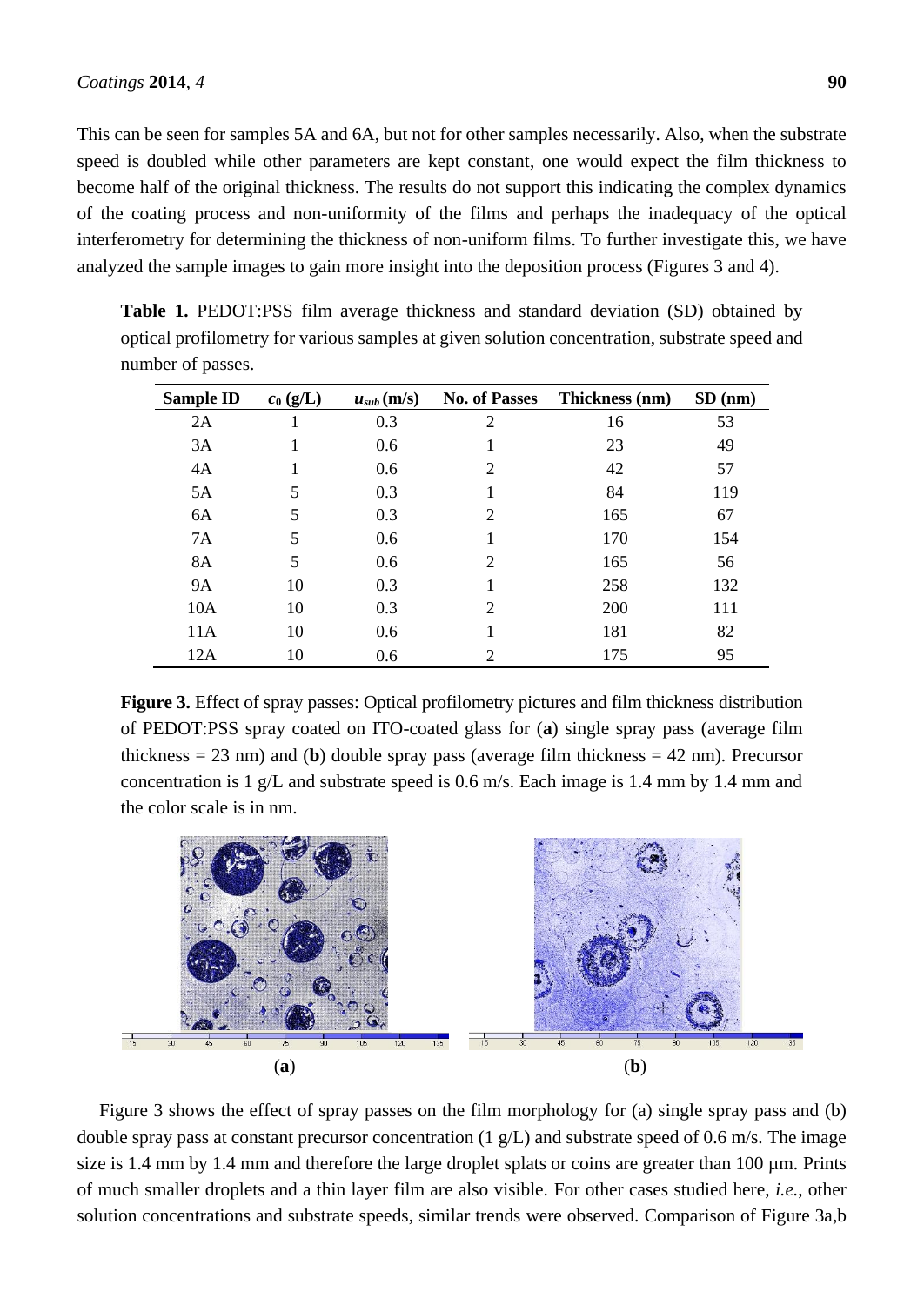shows that increasing the number of passes results in the formation of a more uniform film. The ultrasonic generated spray is composed of droplets with average size of 48 µm. Some of the droplets that impact on the substrate may shatter and form smaller satellite droplets, as seen in the image. Both images show that the film is composed of two parts: one is a rather uniform layer of light blue which is about 15–30 nm and isolated droplets on the top. The coffee-ring effect is also clearly seen in smaller droplets [5], indicating that the solute has diffused to the edges of small droplets and solidified. This can be explained as follows: Once the first group of spray droplets hit the substrate, they spread, dry quickly and form a thin layer. Close to the end of the spraying time, some of the forthcoming droplets may dry individually. Also, since such droplets experience a lower temperature than the substrate temperature, the coffee-ring effect is observed. Coffee-ring effect occurs in slow evaporation processes. When the number of passes increases to two, fewer individual droplets are present and the film is more uniform. The positive effect of having more passes was observed in all cases (no shown here). Our results showed that as the precursor concentration increases the film becomes more uniform and the individual droplets disappear. Figure 4 shows a typical uniform film at 5 g/L at two passes and substrate speed of 0.6 m/s.

**Figure 4.** A rather uniform film (sample 8A): Optical profilometry picture and film thickness distribution of PEDOT:PSS spray coated on ITO-coated glass for a double spray pass. Precursor concentration is 5 g/L and substrate speed is 0.6 m/s. The color scale unit is in nm.



## *3.2. SEM Analysis*

The optical profilometry images and measurements provided useful information and some physical insight. One of the findings was that the films are composed of two parts, one rather uniform layer underneath and several large droplet splats or coins on the top, where the latter is unfavorable. SEM images at two magnifications were taken for 24 spray coated samples by PEDOT:PSS and also PEDOT:PSS + P3HT:PCBM solutions.

In Figure 5 is shown the SEM images of PEDOT:PSS layers (left column) and PEDOT:PSS  $+$ P3HT:PCBT layers (right column) for three initial solution concentrations. In all cases, the substrate speed is 0.3 m/s, and the number of spray passes is two, *i.e.*, two passes of PEDOT:PSS for the case of PEDOT:PSS single layer, and two passes of each solution for PEDOT:PSS + P3HT:PCBM stacked layers. At the lowest solution concentration, *i.e.*, at 1 g/L, the PEDOT:PSS film is highly non-uniform and the trace of the droplets and the coffee ring effect can be seen. Given that the scale bar is 100  $\mu$ m,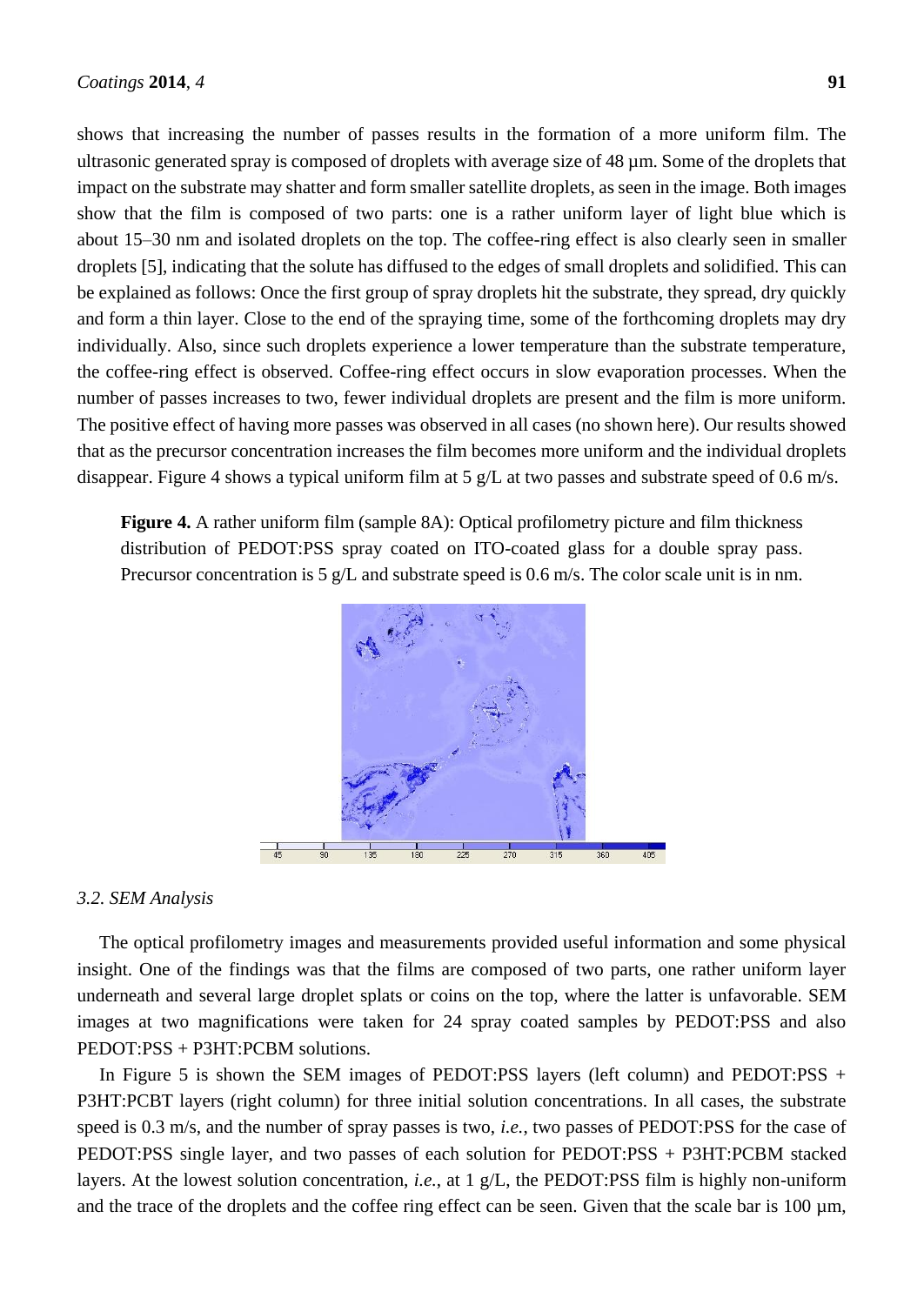dried splats as large as several hundreds of micrometers are observed. The average droplet size in the spray is 48  $\mu$ m and the presence of very large splats may be due to droplet collision and coalescence during the droplet flight and/or after impact. The most uniform films appear to have formed at 5 g/L for both PEDOT:PSS and PEDOT:PSS + P3HT:PCBM layers. At the highest concentration, the PEDOT:PSS film is uniform, but after deposition of P3HT:PCBM layer, the surface morphology changes and it seems that the surface integrity and uniformity is somewhat altered or lost.

**Figure 5.** SEM images of the PEDOT:PSS layer (left column) and PEDOT:PSS + P3HT:PCBT layers (right column) for initial solution concentration of (a)  $c_0 = 1$  g/L, (**b**)  $c_0 = 5$  g/L, and (**c**)  $c_0 = 10$  g/L. In all cases, the substrate speed is 0.3 m/s, and the number of spray passes is two.



(c)  $c_0 = 10 \text{ g/L}$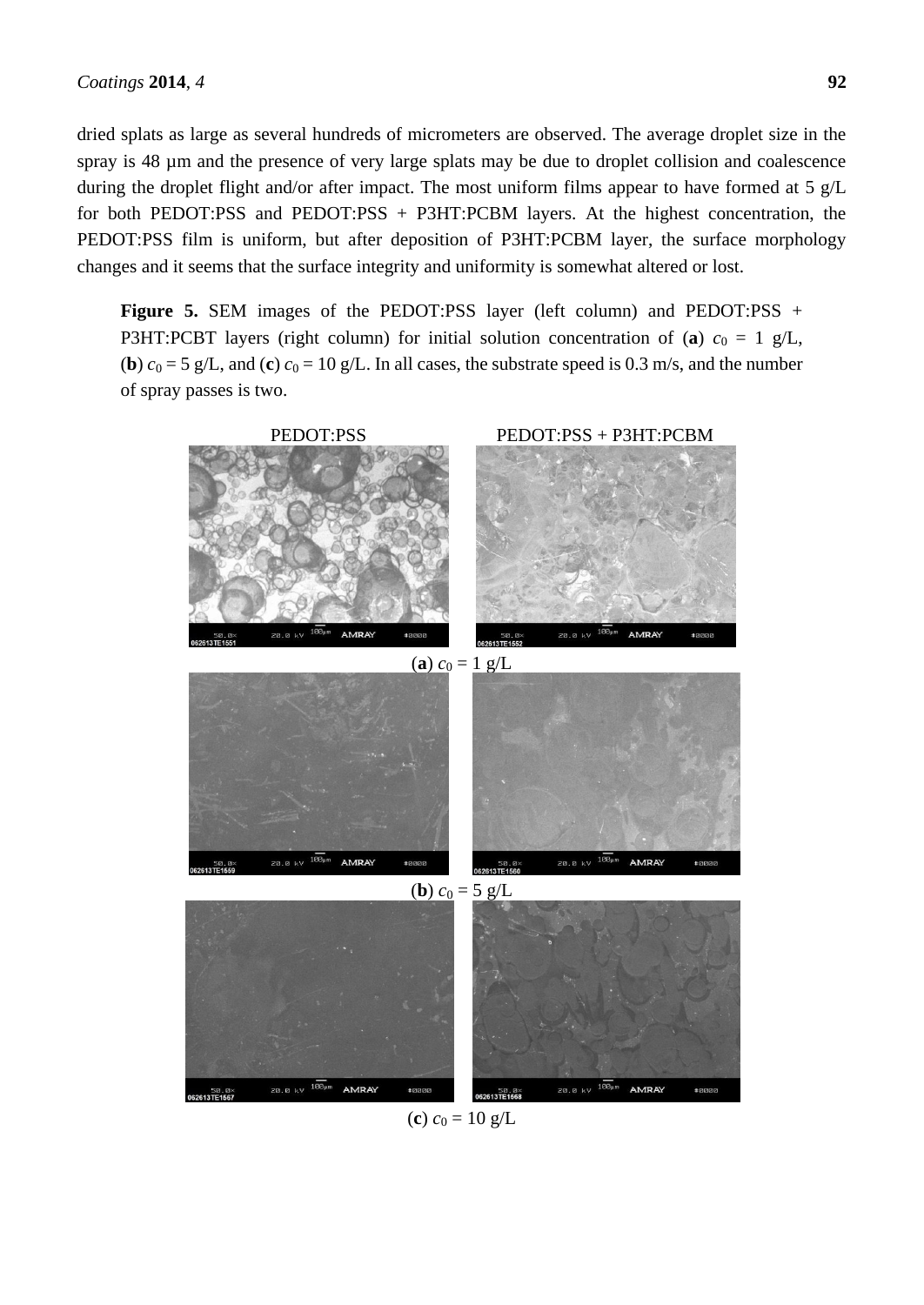Figure 6 shows the effect of spray passes on the film uniformity and topography at  $c_0 = 5$  g/L and  $u<sub>sub</sub> = 0.6$  m/s. The right column shows that samples prepared in a double pass process have a more uniform surface area. Using multiple passes is beneficial as far as film uniformity and integrity is concerned, however, it results in a thick film that may not be desired in some applications. Also, using multiple passes may slow down the R2R fabrication process.

**Figure 6.** Effect of spray passes: SEM images of the (**a**) PEDOT:PSS and (**b**) PEDOT:PSS + P3HT:PCBT layers for initial solution concentration of  $c_0 = 5$  g/L and substrate speed of 0.6 m/s. The left column shows samples prepared in a single pass, and the right column in a double pass.



(**b**) PEDOT:PSS + P3HT:PCBM at  $c_0 = 5$  g/L

Once the SEM surface images were obtained, the samples were cut from the middle part and the cross sectional images were obtained and analyzed. The cutting process might have altered the film by imposing a force on its surface. What is observed in all cross sectional images is the formation of a rather uniform film with a thickness of few micrometers. In some cases, larger piles or splats are also visible. Figure 7 shows two typical cross sectional images of PEDOT:PSS and PEDOT:PSS + PCBM:P3HT layers both using double spray passes. The images show a uniform film for PEDOT:PSS and a less uniform film for the stacked layers of PEDOT:PSS + P3HT:PCBM. With the help of the scale bar, it is deduced that the PEDOT:PSS film thickness is about 4 µm and that of the PEDOT:PSS + P3HT:PCBM is about 8 µm. Note that the film in Figure 7a is comprised of 2 passes and in 7b four passes (two passes of each solution), where the distinct passes is discernible in the former and not discernible in the latter.

Film thickness is an important parameter that may affect the cell performance through exciton diffusion, charge separation and electron and hole transfer and also materials consumption. Film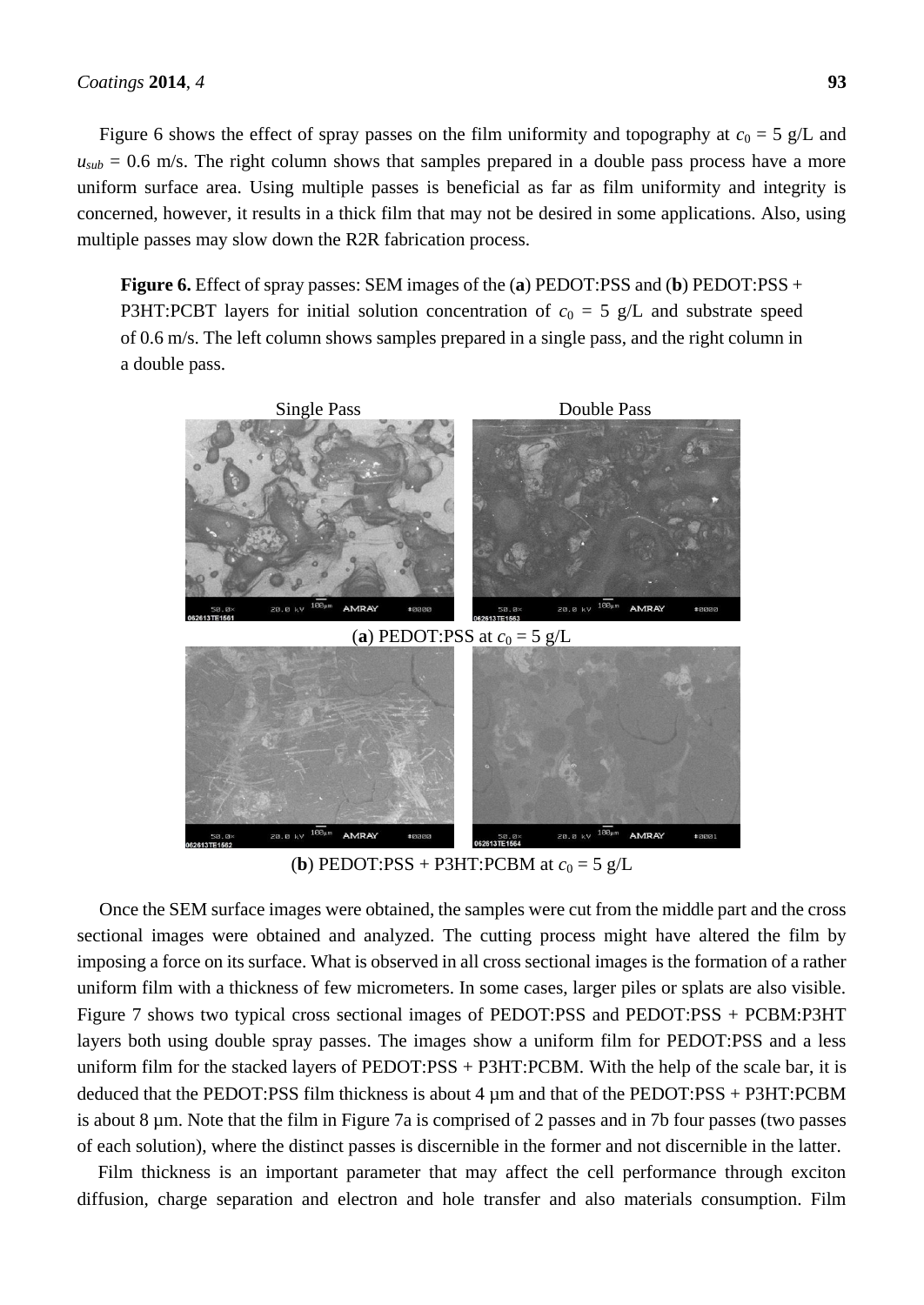thickness is mainly affected by parameters such as precursor and carrier gas flow rate, solute concentration, nozzle-substrate spacing, *etc*. A decrease in the solute concentration results in a decrease in film thickness. The initial concentration of the solution can be used to calculate the amount of nonvolatile solid content available in the spray (e.g., PEDOT:PSS or P3HT-PCBM). Eventually, and after complete evaporation of the solvent, this solid content is spread on the surface. The average film thickness can be obtained from the information of the wetted spray area on the substrate, the substrate speed and the solid content density. In Ref. [5] we derived an equation for the film thickness based on the average droplet size, but the following mass balance equation seems more realistic and is recommended:

$$
\lambda = \frac{qc_0/\rho_s}{w u_{sub}}
$$
 (1)

where  $\lambda$  is the film thickness,  $c_0$  is the initial solution concentration, *q* is the precursor flow rate,  $\rho_s$  is the density of the solid content, *w* is the diameter or width of the spray pattern on the substrate, and *usub* is the substrate speed. The numerator of Equation (1) is the rate of solute mass delivered to the substrate, and the denominator is the substrate swept or coated area by the nozzle. In the derivation of Equation (1), the effect of porosity is neglected. The presence of porosity can increase the film thickness.

**Figure 7.** Typical images of the samples cross sections; (a) PEDOT:PSS layer at  $c_0 = 5$  g/L,  $u_{sub}$  = 0.6 m/s and number of passes = 2; (**b**) PEDOT:PSS + PCBM:P3HT layers at  $c_0 = 5$  g/L,  $u_{sub} = 0.3$  m/s and number of passes = 2.



Figure 8 displays the measured (SEM and optical profilometry) and estimated film thicknesses using Equation (1) *versus* precursor concentration for two-pass spray coated PEDOT:PSS layer at two substrate speeds. The standard deviation of the optical profilometry experimental data is shown as error bars. Both experimental data and the theoretical estimations predict an increase in the film thickness with an increase in the precursor concentration. However, while the theory predicts a linear increase in thickness with concentration, the experimental data show that the curve tends to level off indicating that the film is more porous when solution concentration is lower, which is physically reasonable (note that the thickness is shown in the logarithmic scale). The SEM measurements show a larger film thickness than those shown by the optical profilometry measurements; the theoretical estimations are in between. Given that Equation (1) neglects the porosity, the SEM estimation of the film thickness seems to be closer to the actual thickness indicating the inadequacy of optical profilometry for non-uniform films.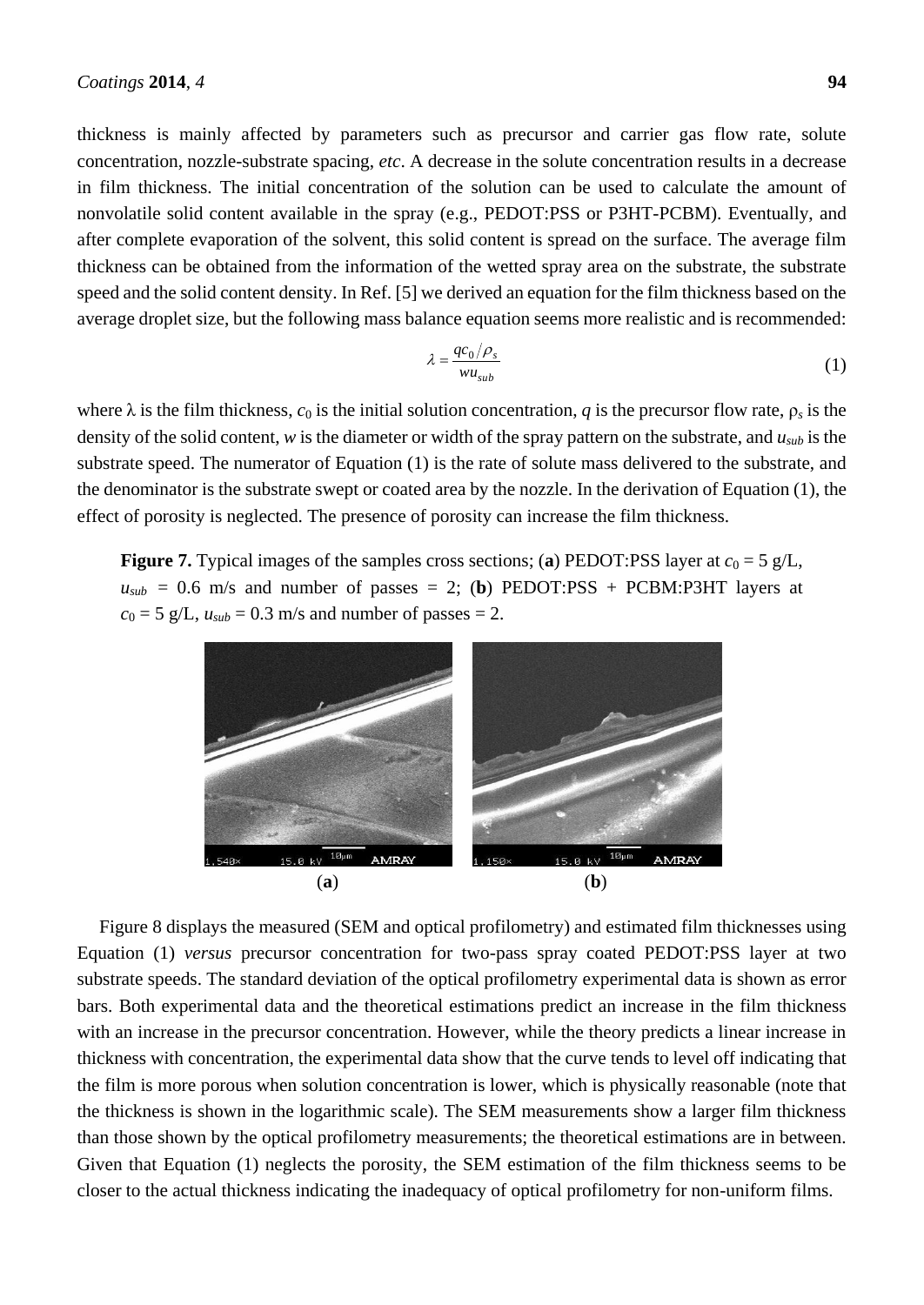Based on the above results, it seems that the using a higher spray flow rate than that used in this study (10 mL/min) and a lower impact air flow rate would improve the coating process and the integrity of the film. A lower substrate speed also leads to the formation of a smoother film, although it slows down the fabrication process. It seems that the high impact air pressure used in this study created a sporadic finish on the substrate. The droplets generated by our ultrasonic nozzle are 48 µm and therefore rather large. Using an ultrasonic nozzle that generates smaller droplets may be beneficial as well. Also, a lower substrate temperature and lower surface tension solution that would delay the solvent evaporation rate and allow for droplet spreading and merging on the substrate would be beneficial to the formation of a smooth thin film. The findings of this paper can yield an improved process in the future to obtain more desirable films.

**Figure 8.** Measured and estimated film thickness *versus* precursor concentration for two-pass spray-coated PEDOT:PSS layer: (**a**) substrate speed 0.3 m/s and (**b**) substrate speed 0.6 m/s.

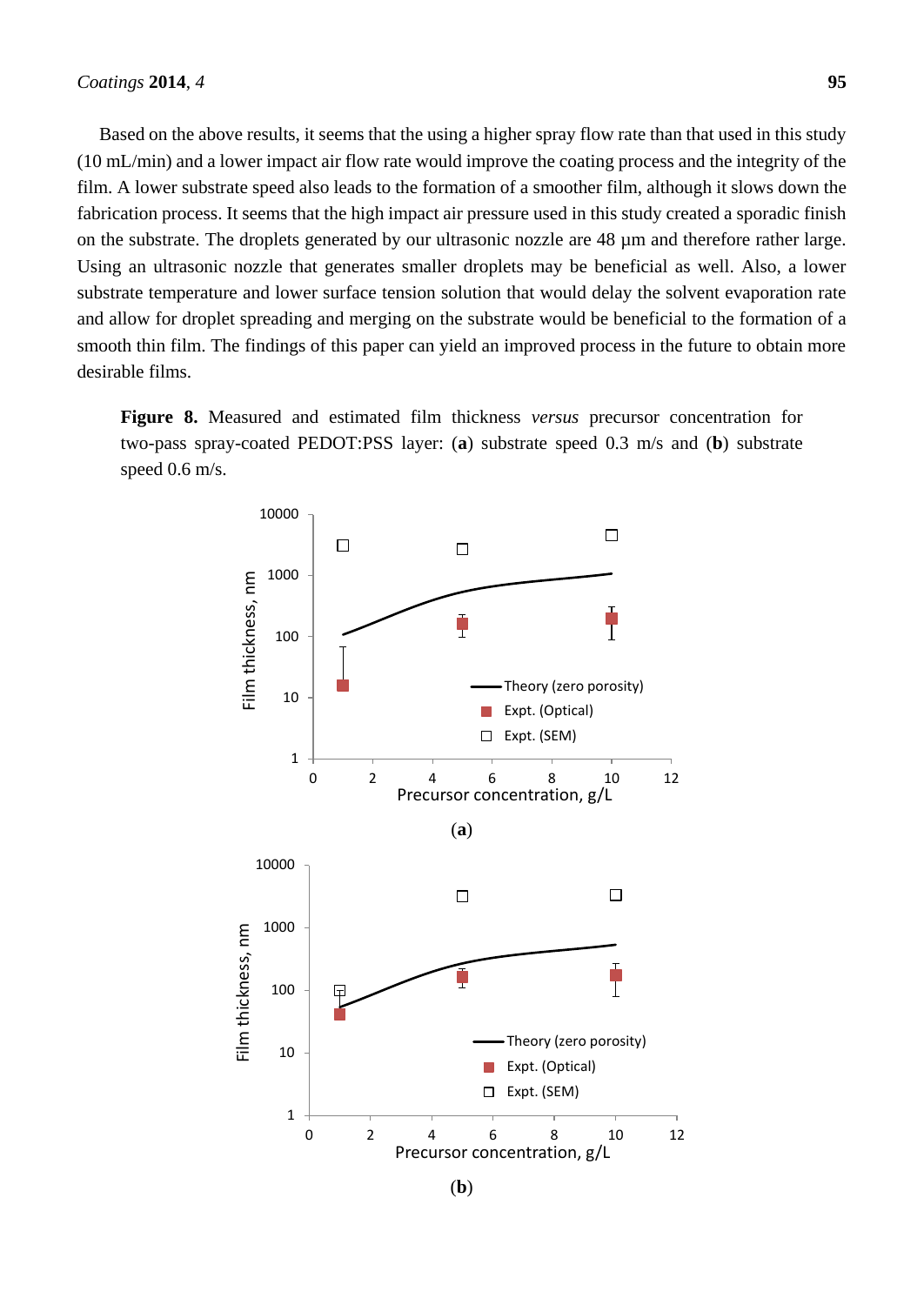## **4. Conclusions**

Ultrasonic atomization was used to fabricate PEDOT:PSS electron-blocking layer and P3HT:PCBM active layer stacked on PEDOT:PSS. The film morphology and topography analysis using SEM and optical profilometry showed that the films are comprised of a thin layer which is rather uniform and some coins or splats on the top. It was found that the application of multiple spray passes results in the formation of more uniform films. A precursor solution concentration of 5 g/L was found to be better than 1 or 10 g/L, as far as the fabrication of uniform films with moderate thickness is concerned. However, the results showed that using a low concentration solution with few passes results in the formation of sporadic layers. At low solution concentrations, using multiple layers could improve the uniformity while the thickness is still low. Also, it is concluded that a lower substrate temperature and lower surface tension solution that would delay the solvent evaporation rate and allow for droplet spreading and merging on the substrate would be beneficial to the formation of a smooth thin film.

The measured film thickness data obtained from optical profilometry and SEM cross sectional images were compared with the theoretical estimations. The agreement between theory and the two experimental methods is only qualitative, indicating the inadequacy of these surface analysis techniques for spray-on thin film characterization. Overall, while spray coating is a viable technique for the fabrication of a wide range of thin film solar cells, controlled fabrication of uniform thin films is still challenging.

# **Conflicts of Interest**

The authors declare no conflict of interest.

## **References**

- 1. Krebs, F.C. Fabrication and processing of polymer solar cells: A review of printing and coating techniques. *Sol. Energy Mater. Sol. Cells* **2009**, *93*, 394–412.
- 2. Søndergaard, R.R.; Hosel, M.; Krebs, F.C. Roll-to-roll fabrication of large area functional organic materials. *J. Polym. Sci. Part B Polym. Phys.* **2013**, *51*, 16–34.
- 3. Wengeler, L.; Schmitt, M.; Peters, K.; Scharfer, P.; Schabel, W. Comparison of large scale coating techniques for organic and hybrid films in polymer based solar cells. *Chem. Eng. Process.* **2013**, *68*, 38–44.
- 4. Galagan, Y.; Coenen, E.W.C.; Sabik, S.; Gorter, H.H.; Barink, M.; Veenstra, S.C.; Kroon, J.M.; Andriessen, R.; Blom, P.W.M. Evaluation of ink-jet printed current collecting grids and busbars for ITO-free organic solar cells. *Sol. Energy Mater. Sol. Cells* **2012**, *104*, 32–38.
- 5. Eslamian, M. A model for the fabrication of polymer solar cells by spray coating. *Dry. Technol.* **2013**, *31*, 405–413.
- 6. Krebs, F.C. *Polymeric Solar Cells*; DEStech Publications, Inc.: Lancaster, PA, USA, 2010.
- 7. Institut für Thermische Verfahrenstechnik, Germany. Available online: https://www.tvt.kit.edu/ 504\_1073.php (accessed on 16 January 2014).
- 8. Chilvery, A.K.; Batra, A.K.; Guggilla, P.; Lal, R.B.; Surabhi, R. A versatile technique for the fabrication of PEDOT: PSS films for organic solar cells. *Energy Sci. Technol.* **2012**, *4*, 6–11.